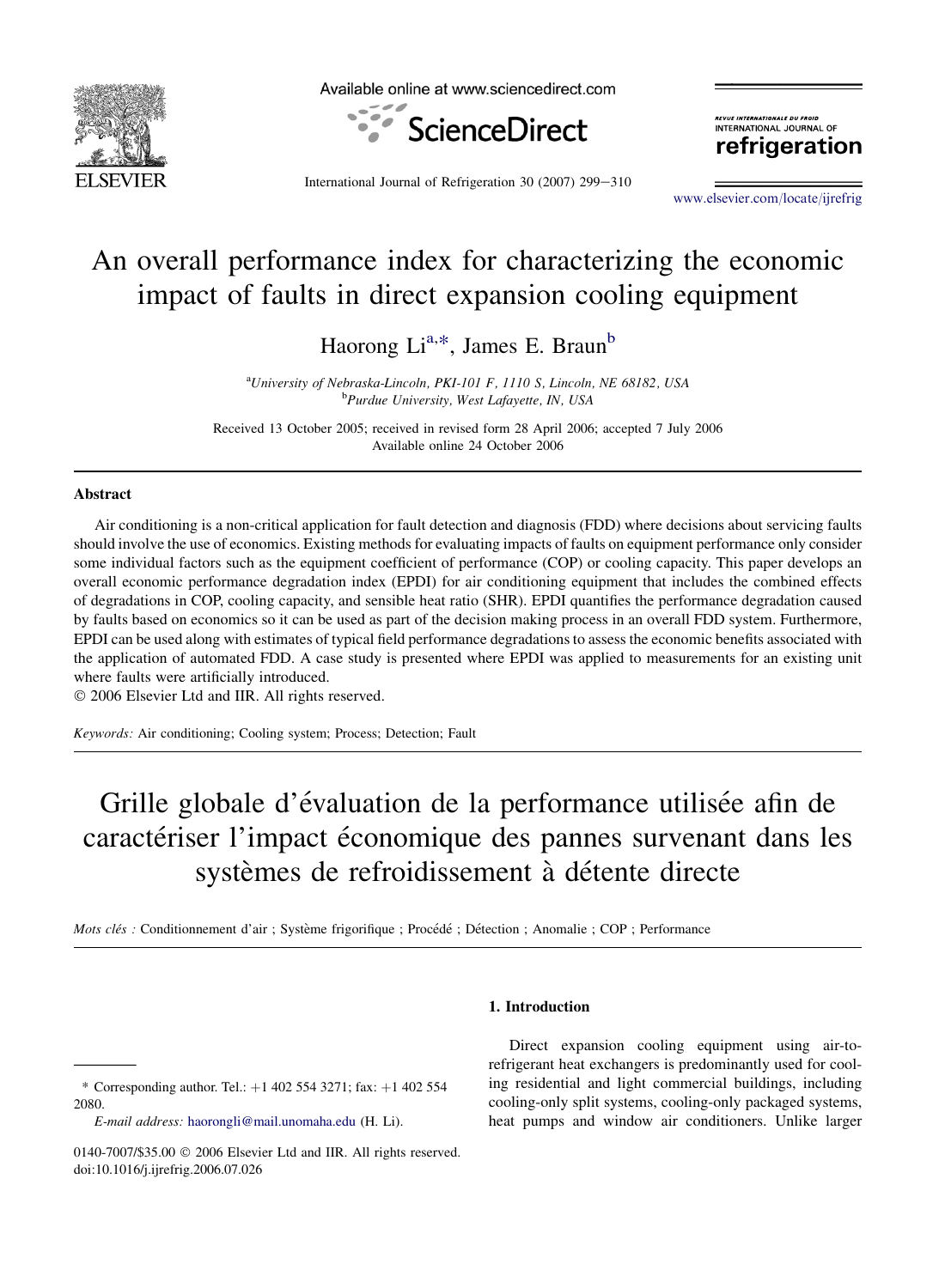#### Nomenclature

|                               | CompLeak Compressor valve leakage               | $r_{\Delta\rm COP}$        | COP degradation ratio                          |
|-------------------------------|-------------------------------------------------|----------------------------|------------------------------------------------|
| CondFoul                      | Condenser fouling                               | $r_{\Delta \text{rutime}}$ | Runtime increase ratio                         |
| <b>COP</b>                    | Coefficient of performance                      | $r_{\Delta \text{SHR}}$    | SHR degradation ratio                          |
| $\overline{C}_{\rm elec}$     | Average electricity price $[\$~kW^{-1}~h^{-1}]$ | $r_{\Delta W}$             | Power consumption increase ratio               |
| $\overline{C}_{\text{equip}}$ | Average equipment price $[\$~kW^{-1}~h^{-1}]$   | $r_{\rm cap}$              | Capacity ratio                                 |
| $C_{\text{hourly}}$           | Hourly rate $[\$h^{-1}]$                        | $r_{\rm EC}$               | Normalized equipment cost                      |
| $\Delta \text{OC}$            | Cost penalty associated with not servicing      | $r_{\rm COP}$              | COP ratio                                      |
|                               | faults [\$]                                     | $r_{\rm equip}$            | Ratio of average equipment price for faulty    |
| $\Delta T_{\text{evap}}$      | Evaporating temperature decrease due to the     |                            | operation to the normal value                  |
|                               | fault $\lceil$ <sup>o</sup> Cl                  | $r_{OC}$                   | Normalized total operating cost                |
| $\Delta T_{\rm ms}$           | Temperature difference across evaporator        | $r_{\text{SHR}}$           | SHR ratio                                      |
|                               | $\lceil$ °C]                                    | $r_{\text{UC}}$            | Normalized utility cost                        |
| $\Delta T_{ss}$               | Supply air temperature increase caused by       | $r_{\Delta w}$             | Electricity consumption increase ratio         |
|                               | reduced evaporator airflow $[°C]$               | <b>SHR</b>                 | Sensible heat ratio                            |
| EC                            | Equipment costs $[\$ \text{kW}^{-1}]$           | $T_{\text{evap}}$          | Evaporating temperature $[°C]$                 |
| <b>EPDI</b>                   | Economic performance degradation index          | $T_{\rm ma}$               | Mixed air temperature $[°C]$                   |
| EvapFoul                      | Evaporator fouling                              | $T_{\rm sp}$               | Coil supply air temperature $[°C]$             |
| <b>FDD</b>                    | Fault detection and diagnosis                   | $T_{\rm run}$              | Runtime [h]                                    |
| $h_{\text{mix}}$              | Mixed air enthalpy $[J kg^{-1}]$                | $T_{\rm sh}$               | Superheat [°C]                                 |
| ma                            | Mixed air                                       | $T_{\rm suc}$              | Suction line temperature [°C]                  |
| LLRestr                       | Liquid-line restriction                         | UC.                        | Utility costs $[$ kW^{-1}]$                    |
| NonCond                       | Presence of non-condensable gas                 | $\dot{V}_{\rm ea}$         | Evaporator air volume flow rate $[m^3 s^{-1}]$ |
| OC                            | Operation cost [\$]                             | W                          | Equipment electrical consumption (includ-      |
| $Q_{\text{lat}}$              | Latent cooling load [kW h]                      |                            | ing compressors and fans) [kW h]               |
| $Q_{\rm sens}$                | Sensible cooling load [kW h]                    | Ŵ                          | Power consumption (including compressors       |
| $Q_{\text{tot}}$              | Total cooling load [kW h]                       |                            | and fans) [kW]                                 |
| $Q_{\rm v}$                   | Cooling loads for the ventilation flow stream   | Greek letters              |                                                |
|                               | [kW h]                                          |                            | The angle formed by the iso-enthalpy line      |
| $Q_{\rm z}$                   | Cooling loads for the conditioned zone          | $\alpha$                   | and the iso-humidity line [rad]                |
|                               | [kW h]                                          |                            | The angle formed by tangent of the saturated   |
| $Q_{cap}$                     | Cooling capacity [kW]                           | $\beta$                    |                                                |
| RefHigh                       | High refrigerant charge                         |                            | line and an iso-humidity line [rad]            |
| RefLow                        | Low refrigerant charge                          | $\gamma$                   | Heat-gain ratio                                |
| $r_{\Delta cap}$              | Capacity degradation ratio                      | $\phi$                     | Evaporating temperature degradation ratio      |
|                               |                                                 |                            |                                                |

chilled-water systems, they are not well maintained and typically operate in harsh environments. They are often affected by faults introduced during initial installation or developed in routine operation.

Fault detection and diagnosis (FDD) aims at early identification and isolation of premature faults that are not severe enough to cause significant performance degradation or equipment failure so that corrective measures can be taken proactively. A growing number of publications related to FDD have appeared in the last decade as documented by Comstock et al. [\[1\]](#page-11-0) and Li [\[2\]](#page-11-0). According to the IEA ANNEX 34 final report edited by Dexter and Pakanen [\[3\]](#page-11-0), 23 prototype FDD performance monitoring tools and three validation tools have been developed, 30 demonstrations have been taken place in 20 buildings, 26 FDD tools have been tested in real buildings, and four performance monitoring schemes have been jointly evaluated on three documented data sets from real buildings. Since 2001, 39 more papers have appeared [\[2\].](#page-11-0) Katipamula and Brambley [\[4,5\]](#page-11-0) conducted a thorough review on methods for automated FDD and prognostics for building systems. This review provided a framework for categorizing methods, identified their primary strengths and weaknesses, addressed their applications specific to the fields of HVAC&R, and briefly discussed the future of automated diagnostics in buildings.

The primary consequences of faults in HVAC systems are comfort-related, environmental and economic instead of safety-critical. Rossi and Braun [\[6\]](#page-11-0) developed the four fault evaluation criteria (comfort, economics, environment, and safety) and four fault decision criteria (tolerate, repair ASAP, adapt control, and stop to repair) for HVAC&R equipment. Since the safety criterion most means the safety of the most costly component  $-$  the compressor, so it is essentially an economic criterion. Impacts of faults on comfort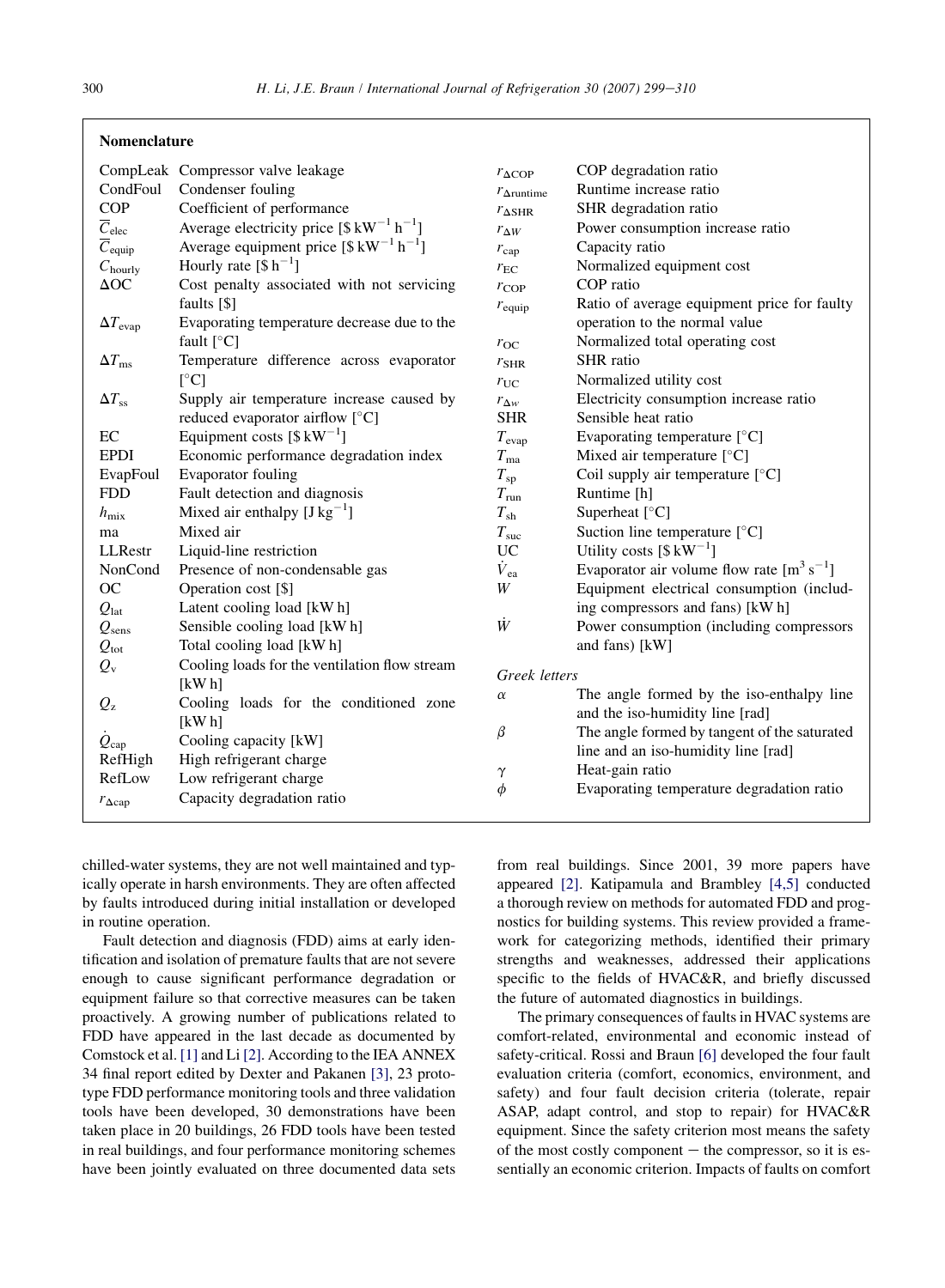<span id="page-2-0"></span>and environment are relatively straightforward to evaluate, while economic impacts are complicated and evaluation of economic performance degradation is crucial for the development of automated FDD. With respect to economic issues, FDD systems should incorporate economic performance degradation as one criterion to assess fault severity and justify fault service as part of the FDD technique. In addition, economic evaluation of fault impacts also contributes to the assessment of the economic benefits associated with application of FDD.

The definition and evaluation of performance degradations are under-investigated issues for FDD. Previous investigations  $[7-9]$  $[7-9]$  used degradation of energy efficiency rating (EER) or coefficient of performance (COP) as an economic index and cooling capacity degradation as a comfort index for evaluating fault severity and FDD sensitivity. For example, Rossi and Braun [\[7\]](#page-11-0) developed a near-optimal service scheduling algorithm for the cleaning of heat exchangers in air conditioning equipment and demonstrated that there is a significant opportunity for cost savings associated with optimal scheduling of condenser and evaporator maintenance. This algorithm only considered one economic  $criterion$  – EER and two heat exchanger fouling faults. However, degradation of EER or COP is not sufficient for evaluating the overall economic performance degradation and all other faults are also worthy of interest.

The current paper investigates factors that impact economic performance and defines an overall economic performance degradation index (EPDI) for air conditioning equipment. In addition, a case study application for EPDI is presented. The faults considered in the development and application of EPDI are the same as those considered by Li and Braun [\[10,11\]](#page-11-0) and other investigators. These include faults that degrade compressor flow capacity such as compressor valve leakage (CompLeak), high refrigerant charge (RefHigh), low refrigerant charge including leakage or inadequate charging during service (RefLow), air-side fouling or loss of flow for the condenser (CondFoul) or evaporator (EvapFoul), a liquid-line restriction such as filter/dryer clogging (LLRestr), and presence of a non-condensable gas (NonCond).

## 2. Economic performance degradation evaluation method

#### 2.1. Factors impacting economic performance

In the following subsections, three factors impacting economic performance are investigated: COP, cooling capacity, and sensible heat ratio (SHR) degradations.

#### 2.1.1. COP degradation

Since EER and COP are equivalent parameters, the following discussion is based on COP. For a given time period (e.g., 1 h), the average COP for air conditioning equipment is

$$
COP = \frac{Q_{\text{tot}}}{W} \tag{1}
$$

where  $Q_{\text{tot}}$  is the equipment cooling load (including loads for the conditioned zone  $(Q_z)$  and ventilation flow stream  $(Q_v)$ ) in kilowatt hours and W is the equipment electrical consumption (including compressors and fans) in kilowatt hours. Therefore, if  $Q_{\text{tot}}$  for a certain space is fixed, equipment with higher COP would consume less electricity. If any fault tends to degrade COP, it would result in more electrical consumption. A COP ratio  $(r_{\text{COP}})$  is defined as the ratio of the actual COP to the COP with the unit operating normally,

$$
r_{\rm COP} = \frac{\rm COP}{\rm COP_{\rm normal}}\tag{2}
$$

A degradation ratio for the increase in electrical consumption is defined as

$$
r_{\Delta W} = \frac{W - W_{\text{normal}}}{W_{\text{normal}}} = \frac{1}{r_{\text{COP}}} \frac{Q_{\text{tot}}}{Q_{\text{tot,normal}}} - 1
$$
 (3)

where the subscript 'normal' denotes a no-fault condition.

If the equipment cooling load is independent of refrigeration faults as assumed in previous investigations, then

$$
Q_{\text{tot}} = Q_{\text{tot,normal}} \tag{4}
$$

and

$$
r_{\Delta W} = \frac{1}{r_{\rm COP}} - 1\tag{5}
$$

Therefore, an increase in electrical consumption due to faults is a unique function of  $r_{\text{COP}}$ , if cooling load was independent of refrigeration faults. However, equipment cooling load is impacted by faults primarily due to their impacts on sensible heat ratio (SHR).

#### 2.1.2. SHR degradation

Sensible cooling loads for AC equipment are insensitive to refrigeration cycle faults unless the faults and weather conditions are severe enough so that the unit's sensible cooling capacity is no longer sufficient to meet the building load requirement. The insensitivity to faults is because the cooling equipment is typically controlled to maintain space temperatures and the ventilation settings do not change with the refrigeration faults considered in this paper. Thus, the unit operates longer with refrigeration faults to maintain the space conditions but the total sensible cooling provided is essentially the same as for no faults.

On the other hand, moisture removal by the equipment can be strongly coupled to refrigeration cycle faults under any condition where moisture is being condensed on the evaporator. The sensible heat ratio, SHR, is a measure of the moisture removal performance of the AC unit. SHR is the ratio of sensible cooling to total cooling provided by the air conditioning equipment. It characterizes the cooling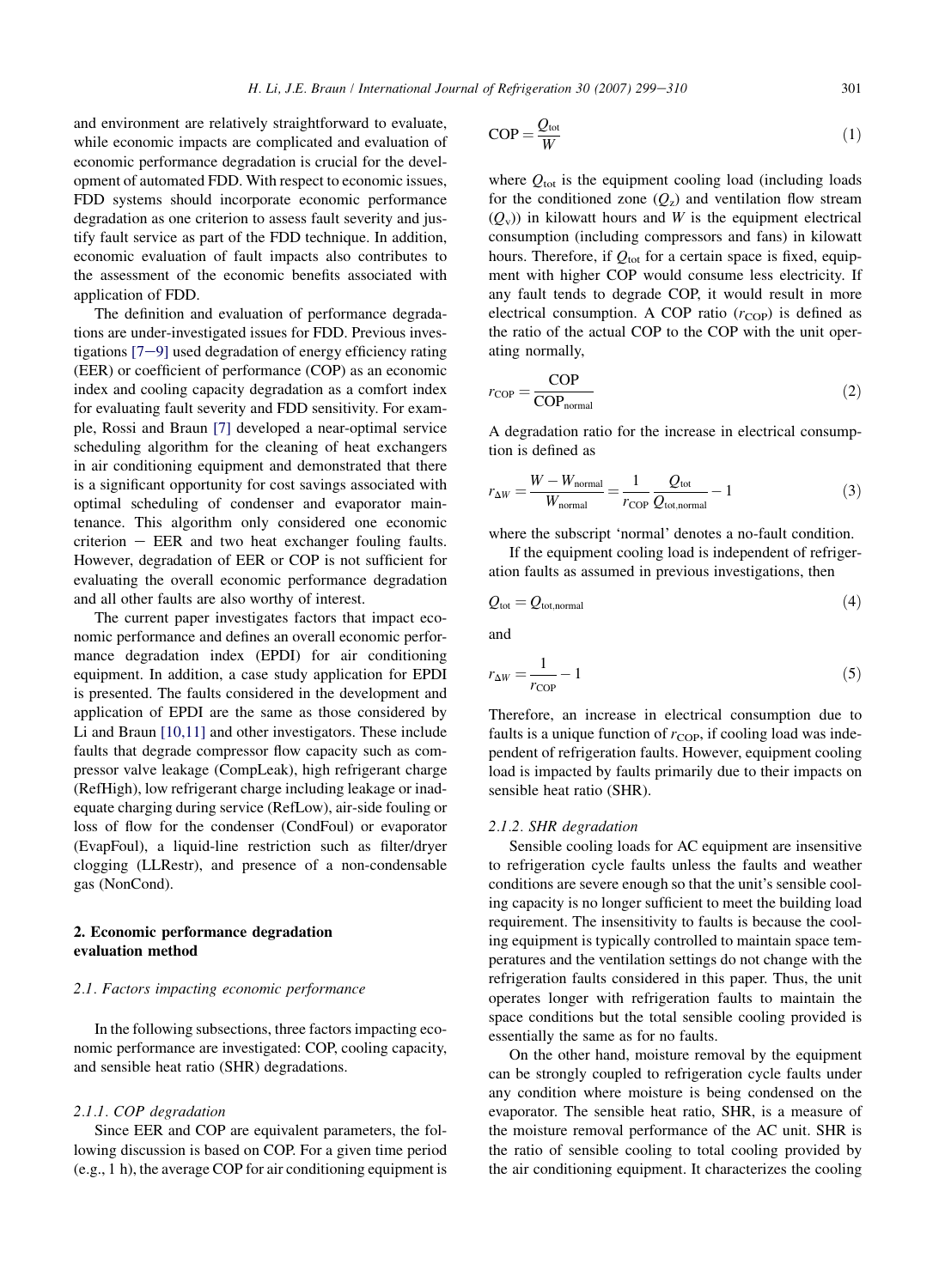<span id="page-3-0"></span>

Fig. 1. Faults and SHR.

equipment performance, but it also characterizes the composition of the cooling load.

2.1.2.1. Relationship between SHR and cooling load. For a given air conditioning system using temperature as the control set point, the sensible load is independent of the equipment and its faults as long as the room temperature set point can be maintained. Two air conditioning processes with different SHR and the same sensible load  $(Q_{\text{sens}})$  have different latent loads  $(Q_{\text{lat}})$  and thus total loads  $(Q_{\text{tot}})$ 

$$
\frac{Q_{\text{tot},2}}{Q_{\text{tot},1}} = \frac{\text{SHR}_1}{\text{SHR}_2} \tag{6}
$$

From the above equation, it can be concluded that the total cooling load is inversely proportional to SHR if the sensible load is fixed. That is, the smaller the SHR the bigger the total cooling load demand. So any fault which tends to reduce the equipment SHR will raise the equipment cooling load. The SHR ratio  $(r<sub>SHR</sub>)$  is defined as the ratio of actual SHR to the value for normal operation  $(SHR_{normal})$ :

$$
r_{\text{SHR}} = \frac{\text{SHR}}{\text{SHR}_{\text{normal}}} \tag{7}
$$

and

Table 1

$$
\frac{Q_{\text{tot}}}{Q_{\text{tot,normal}}} = \frac{\text{SHR}_{\text{normal}}}{\text{SHR}} = \frac{1}{r_{\text{SHR}}} \tag{8}
$$

Substituting Eq. (8) into Eq. [\(3\)](#page-2-0)

$$
r_{\Delta W} = \frac{1}{r_{\text{COP}} r_{\text{SHR}}} - 1\tag{9}
$$

Impact of faults on  $T_{evap}$ , SHR,  $Q_{\text{tot}}$  and  $Q_{\text{cap}}$  for a TXV system

As indicated by Eq. (9), the electrical consumption degradation ratio is a function of both  $r_{\text{COP}}$  and  $r_{\text{SHR}}$ . The following subsection addresses the impact of faults on SHR.

2.1.2.2. Faults and SHR. For a given cooling system, there are three main factors which determine SHR:

- (1) Mixed air status: if a cooling system operates under wet conditions, the mixed air wet-bulb temperature is a direct driving condition for the cooling system operation, and the higher the mixed air wet-bulb temperature, the lower the SHR. If a cooling system operates under dry conditions, the SHR is a constant one.
- (2) Evaporator airflow rate: the higher the evaporator airflow rate, the higher the SHR in that higher evaporator airflow rate reduces the time that the air and the evaporator surface are in contact and causes larger portion of the air to bypass the evaporator without processing. For a given setting of the evaporator fan speed, the evaporator airflow rate is approximately fixed for normal operation. However, evaporator and/or filter fouling can have a significant impact on airflow.
- (3) Evaporating temperature ( $T_{\text{evap}}$ ): the lower the evaporating temperature, the lower the SHR in that lower evaporator temperatures causes higher mass transfer potential. The evaporator temperature is influenced by faults and by the mixed air and outdoor conditions.

Refrigeration cycle faults generally impact evaporation temperature and SHR. However, evaporator fouling has the largest impact on SHR because it causes a reduction in the evaporator airflow rate. Reduced evaporator airflow leads to a lower evaporating temperature, which results in a lower SHR. In addition, reduced evaporator airflow rate causes an increase in duct heat gain, which further reduces SHR. Fig. 1 illustrates how the faults impact SHR. The symbol '-' means that an increase in the input reduces the output, and vice versa. The impact of faults on SHR can be read by means of multiplying all the minus and plus signs from the target fault to SHR. A final negative value after multiplication indicates that the target fault decreases SHR, while a positive value indicates that the target fault increases SHR. For example, from evaporator

| Faults           | Compressor<br>leakage<br>(CompLeak) | Condenser<br>fouling<br>(CondFoul) | Evaporator<br>fouling<br>(EvapFoul) | Liquid-line<br>restriction<br>(LLRestr) | Refrigerant<br>low-charge<br>(RefLow) | Refrigerant<br>high-charge<br>(RefHigh) | Non-condensables<br>(NonCond) |
|------------------|-------------------------------------|------------------------------------|-------------------------------------|-----------------------------------------|---------------------------------------|-----------------------------------------|-------------------------------|
| $T_{\rm evap}$   | $+++$                               |                                    | ___                                 |                                         |                                       |                                         |                               |
| <b>SHR</b>       | $+++$                               |                                    |                                     |                                         |                                       |                                         |                               |
| $Q_{\text{tot}}$ |                                     |                                    | $+++++$                             |                                         | ----                                  |                                         |                               |
| $Q_{\rm cap}$    |                                     |                                    |                                     |                                         |                                       |                                         |                               |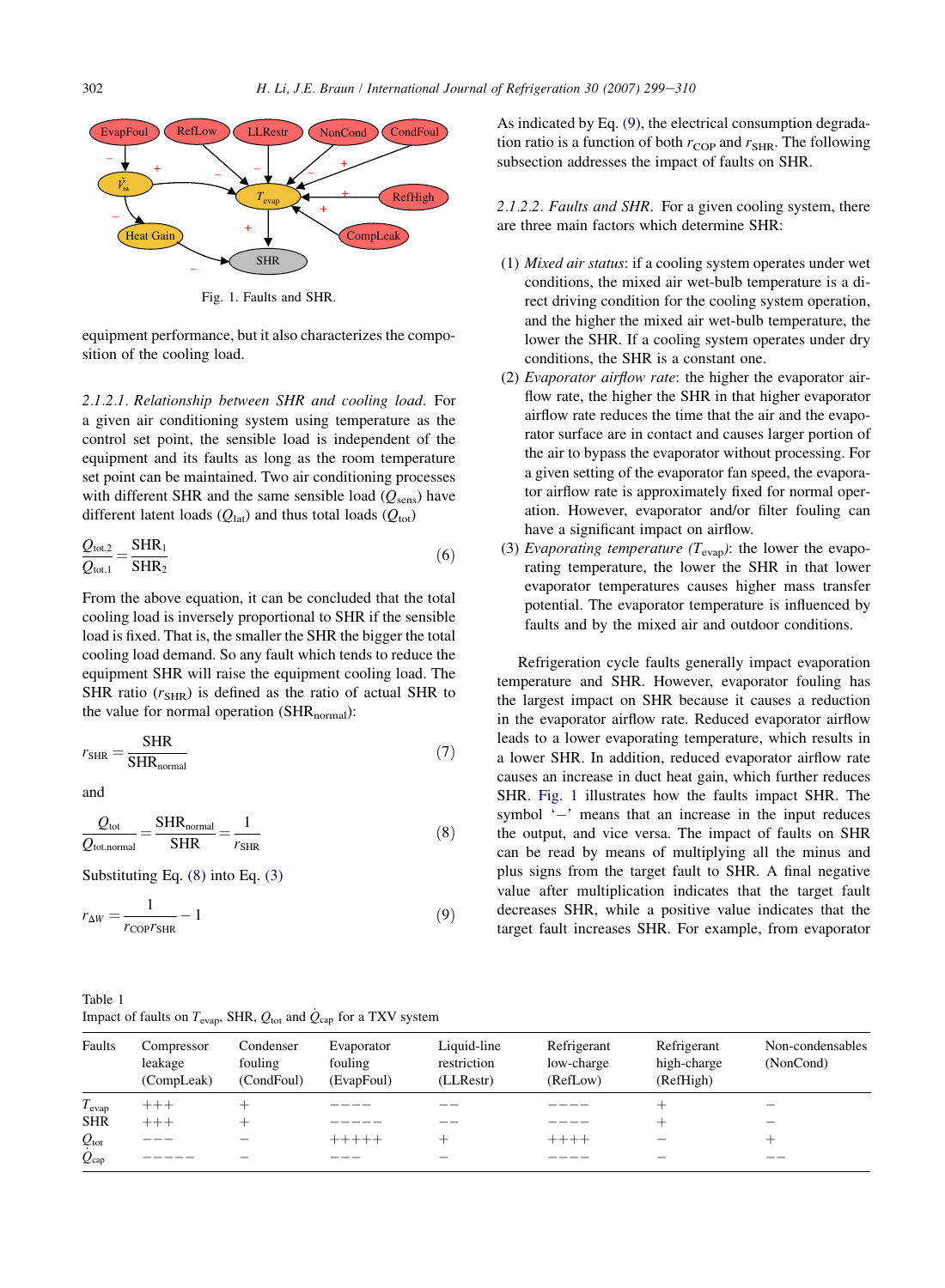

Fig. 2. Relationship between SHR and  $T_{evap}$ .

fouling to SHR, there are three minus signs and the final value after multiplication is negative, so evaporator fouling fault decreases SHR.

[Table 1](#page-3-0) summarizes the impact of the six faults on  $T_{\text{evan}}$ , SHR,  $Q_{\text{tot}}$ , and  $Q_{\text{cap}}$  for a system using thermal expansion valve (TXV) as an expansion device. The plus and minus signs indicate the direction and relative magnitude of the changes with respect to different faults. For instance, evaporator fouling results in a significant decrease in SHR due to a lower evaporator temperature. This leads to an increase in the equipment cooling load due to greater moisture removal. However, the sensible cooling and total capacity of the unit decreases. This means that the unit must operate longer to meet the sensible building load.

2.1.2.3. Derivation of impact of  $T_{evap}$  on SHR. As discussed, the major impact of faults on SHR is due to changes in evaporating temperature. Fig. 2 illustrates how a decrease in the evaporating temperature impacts SHR for a simple model that assumes that the evaporator air outlet state is on a straight line process between the mixed air (evaporator inlet) state and saturated air at the evaporating temperature  $(T_{evap})$ . For this model, it can be shown that

where the subscripts '1' and '2' denote conditions for faultfree and faulty performance, respectively,  $Q_{\rm sens}$  is the sensible cooling load,  $\alpha$  is the angle formed by the iso-enthalpy line and the iso-humidity line (or horizontal axis);  $\beta$  is the angle formed by the tangent of the saturated line at the temperature of  $T_{\text{evap},1}$  and an iso-humidity line;  $C_p$  is the moisture air specific heat at constant pressure;  $\Delta T_{\text{evap}}$  is the evaporating temperature decrease due to the fault;  $\Delta T_{\text{me}}$  is the difference between mixed air temperature and the evaporating temperature; and  $\phi = \Delta T_{evap}/\Delta T_{me}$  is defined as the evaporating temperature degradation ratio.

Since the axes of the psychrometric chart can be constructed in arbitrary scales, coordinates with different axis scales will lead to different slopes of the iso-enthalpy lines and different slopes of the tangent of the saturation line. For a given coordinate frame,  $tan(\alpha)$  is pretty constant with a value of about  $0.62c$  (where c is a constant related to a given coordinate frame); tan( $\beta$ ) is a function of  $T_{\text{evan},1}$ and varies over a relatively large range  $(0.45c - 0.81c$  corresponding to the evaporating temperature range of 0-10 °C). For example, for normal operation with  $T_{evap,1}$ of  $7^{\circ}$ C and SHR<sub>1</sub> of 0.75, if the evaporator temperature degradation ratio was  $\phi = 0.18$  (=3/17) because of

$$
SHR_{2} = \frac{Q_{\text{sens},2}}{Q_{\text{tot},2}} = \frac{Q_{\text{sens},2}/\sin(\alpha)/C_{p}}{Q_{\text{tot},2}/\sin(\alpha)/C_{p}}
$$
  
= 
$$
\frac{\Delta T_{\text{evap}} + \Delta T_{\text{me}}}{\Delta T_{\text{evap}} + \Delta T_{\text{me}} + (1/\text{SHR}_{1} - 1)\Delta T_{\text{me}} + \tan(\beta)/\tan(\alpha)\Delta T_{\text{evap}}}
$$
  
= 
$$
\frac{1 + \phi}{1/\text{SHR}_{1} + \left(1 + \frac{\tan(\beta)}{\tan(\alpha)}\right)\phi} = \frac{1 + \phi}{1 + \phi\left(1 + \frac{\tan(\beta)}{\tan(\alpha)}\right)\text{SHR}_{1}}
$$
(10)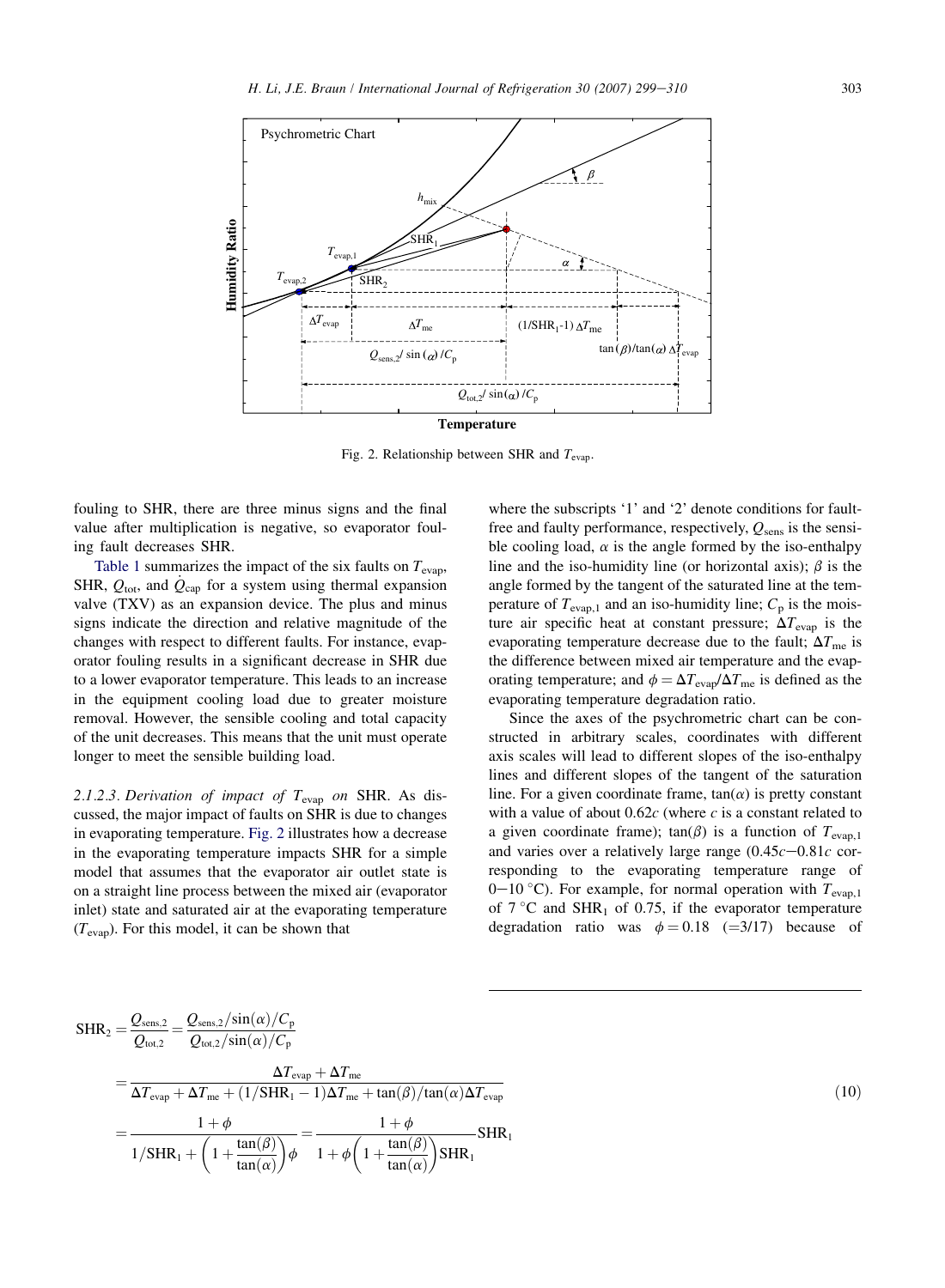a moderate fault, then  $SHR<sub>2</sub>$  (0.69) would be reduced by about 8%.

2.1.2.4. Additional impact of evaporator fouling on SHR. Evaporator fouling reduces both sensible and total cooling capacity due to the decrease in airflow rate. However, evaporator fouling leads to lower evaporating temperatures which result in lower SHR, so the sensible capacity is reduced more than the total capacity. In addition, the net sensible cooling capacity can be further reduced with evaporator fouling because of additional heat gain from the duct and fan motor. This reduction in sensible capacity leads to a further reduction in SHR beyond what would occur in the absence of heat gain.

Fig. 3 shows the impact of heat gain on SHR for a linear process model. In this figure,  $T_{sp}$  is the supply air temperature (evaporator air outlet temperature),  $\Delta T_{ss}$  is the supply air temperature increase caused by reduced evaporator airflow, and  $\Delta T_{\text{ms}}$  is the temperature difference across evaporator without considering heat gain. The latent load is the same for the two processes, and it can be shown that

$$
Q_{\text{lat}} = \frac{1 - \text{SHR}_1}{\text{SHR}_1} Q_{\text{sens},1} = \frac{1 - \text{SHR}_2}{\text{SHR}_2} Q_{\text{sens},2}
$$
(11)

$$
\frac{\text{SHR}_2}{1-\text{SHR}_2} \frac{1-\text{SHR}_1}{\text{SHR}_1} = \frac{Q_{\text{sens},2}}{Q_{\text{sens},1}} = \frac{\Delta T_{\text{ms}} - \Delta T_{\text{ss}}}{\Delta T_{\text{ms}}} = 1 - \frac{\Delta T_{\text{ss}}}{\Delta T_{\text{ms}}} = 1 - \gamma
$$
(12)

and

$$
SHR_2 = \frac{(1 - \gamma)}{1 - \gamma SHR_1} SHR_1
$$
\n(13)

where  $\gamma$  is defined as the heat-gain ratio,  $\Delta T_{\rm ss}$ /  $\Delta T_{\text{ms}}$ , which is determined by the airflow rate and supply air temperature for a given system and ambient environment. Since SHR and  $\gamma$  are less than 1, the factor  $(1 - \gamma)/(1 - \gamma \text{SHR}_1)$  is always less than 1. For a given  $SHR<sub>1</sub>$ , the larger the heat-gain ratio, the more SHR decreases. For a given  $\gamma$ , the smaller the SHR<sub>1</sub>, the more SHR decreases. For example, for normal operation with an  $SHR<sub>1</sub>$  of 0.69, if the heat-gain ratio is 0.15 because of evaporator fouling, then  $SHR<sub>2</sub>$  would reduce by about 5% just because of the heat-gain effect.

The overall impacts of evaporator fouling on SHR are il-lustrated in [Fig. 4.](#page-6-0)  $SHR_1$  and  $T_{sp,1}$  are characteristic of process 1 under normal operation, while process 2 has a lower SHR<sub>2</sub> because of lower evaporating temperature under evaporator fouling. If heat gain is not considered, the supply air temperature would be  $T_{sp,2}$  (with a lower bypass factor). Although any faults causing lower evaporating temperature would result in certain additional heat gain from the duct, only the effect of evaporator fouling is significant enough to be considered. So the actual supply air temperature would be  $T_{\rm SD,3}$  corresponding to a sensible heat ratio of SHR<sub>3</sub>.

Although additional heat gain occurs with evaporator fouling, the net effect is that the actual supply air temperature,  $T_{\text{sp,3}}$ , is lower than the normal operation value,  $T_{\text{sp,1}}$ , but not as low as would occur without the additional heat gains,  $T_{sp,2}$ . For the previous example conditions, the total reduction in SHR would be about 13% and the building cooling load would increase by about 15% for a moderate evaporator fouling fault.

#### 2.1.3. Cooling capacity degradation

Several investigators have documented the impact of faults on cooling capacity for direct expansion cooling equipment. Generally, FDD methods such as the method of Li and Braun [\[10\],](#page-11-0) can diagnose faults before there has been about a  $5-10\%$  loss in capacity. Cooling capacity



Fig. 3. Degradation in cooling capacity and SHR.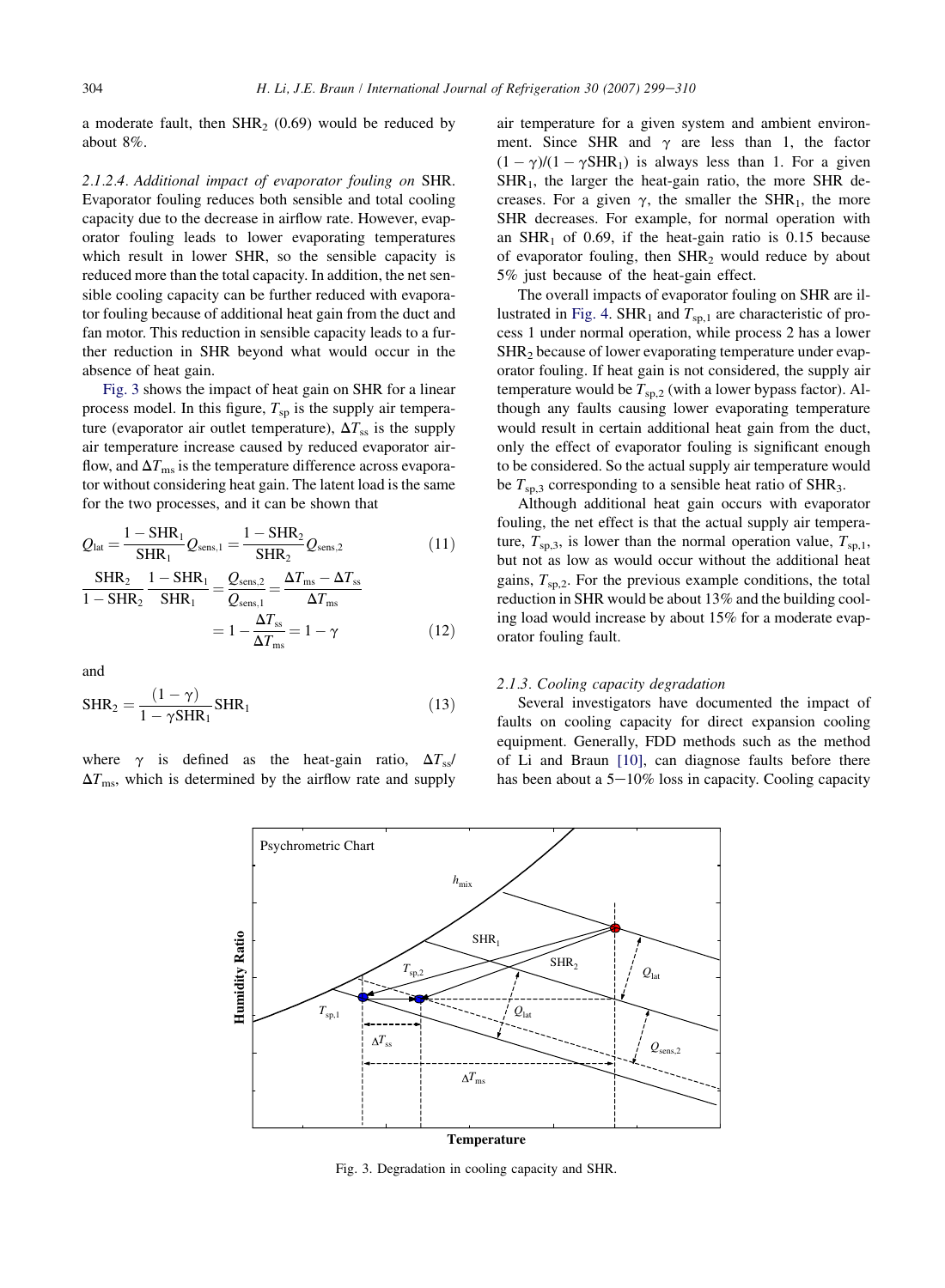<span id="page-6-0"></span>

Fig. 4. Overall impacts of evaporator fouling on SHR.

can be estimated during operation using low-cost measurements and a virtual refrigerant mass flow rate sensor. If the compressor is known to operate normally, the refrigerant mass flow rate sensor estimates the refrigerant mass flow rate using a model trained by compressor map data; otherwise, if a compressor fault is identified, the virtual refrigerant mass flow rate sensor can estimate the refrigerant mass flow rate using a compressor energy balance model [\[11\]](#page-11-0).

## 2.2. Development of an economic performance degradation index (EPDI)

As it was discussed earlier, the increase in electrical energy consumption due to faults is a function of  $r_{\text{COP}}$  and  $r_{\text{SHR}}$ and is independent of any cooling capacity degradation. However, in addition to utility cost (UC), there is an equipment cost (EC) associated with maintaining the comfort in the conditioned space that is influenced by capacity degradation. Equipment has a certain lifetime and it wears and loses value with increasing runtime. Equipment needs to be maintained regularly because of some certain evolving faults and serviced unexpectedly because of random faults. The longer the equipment runs, the higher the probability that the equipment will develop faults. Overall, EC is proportional to runtime  $(T_{run})$  and any faults that increase  $T_{run}$  result in an increase in EC. The combination of a cooling load increase due to reduced SHR and cooling capacity degradation cause an increase in  $T_{\text{run}}$ . The runtime required to meet a given cooling load is estimated as

$$
T_{\rm run} = \frac{Q_{\rm tot}}{\dot{Q}_{\rm cap}}\tag{14}
$$

and a degradation ratio for the increase in runtime due to a fault is estimated in terms of the degradation ratios for SHR and cooling capacity as follows:

$$
r_{\text{Aruntime}} = \frac{T_{\text{run}} - T_{\text{run,normal}}}{T_{\text{run,normal}}} = \frac{Q_{\text{tot}}}{Q_{\text{tot,normal}}} \frac{\overline{Q}_{\text{cap,normal}}}{\overline{Q}_{\text{cap}}} - 1
$$

$$
= \frac{1}{r_{\text{SHR}} r_{\text{cap}}} - 1 \tag{15}
$$

where  $\dot{Q}_{\text{cap}}$  is the average equipment cooling capacity and  $r_{\text{cap}}$  is a cooling capacity ratio,  $\dot{Q}_{\text{cap}}/\dot{Q}_{\text{cap,normal}}$ .

[Fig. 5](#page-7-0) illustrates relationships between costs (utility and energy) and other factors. The parameters with a bar overhead denote averaged quantities. The air conditioning equipment has three types of inputs: driving conditions, fan settings and faults; and five outputs of interest:  $\overline{\text{SHR}}_{\text{RS}}$ ,  $\overline{COP}$ ,  $\dot{W}$ ,  $\dot{Q}_{cap}$  and  $\overline{C}_{equipment}$ . The conditioned space and ventilation system produce the cooling load  $Q_{\text{tot}}$  and the distribution system transports the supply air to the conditioned space.

The utility costs (UC) over a particular runtime  $T_{\text{run}}$  are estimated as:

$$
\text{UC} = \overline{\dot{W}} \overline{\dot{C}}_{\text{elec}} T_{\text{run}} = \frac{\overline{\dot{Q}}_{\text{cap}}}{\overline{\text{COP}}} \overline{\dot{C}}_{\text{elec}} \frac{\underline{Q}_{\text{tot}}}{\overline{\dot{Q}}_{\text{cap}}} = \overline{\dot{C}}_{\text{elec}} \frac{\underline{Q}_{\text{tot}}}{\overline{\text{COP}}} \tag{16}
$$

where  $\overline{W}$  is the average unit power consumption,  $\overline{C}_{\text{elec}}$  $(\text{\$kW}^{-1} \text{h}^{-1})$  is the average price for electricity, and  $\dot{Q}_{\text{cap}}$ is the average cooling capacity. The effects of demand costs are not directly considered in this simple utility cost model. However, they could be considered in an approximate manner by choosing an appropriate average cost of electricity that reflects the costs of energy and demand for the site. The periods over which the electricity rates and COP are averaged in this model depend upon the application. For performance monitoring or service decision making, the averaging periods could be small (e.g., 1 h). For evaluating the benefits of FDD, long time periods (e.g., cooling season) with simplified assumptions for operating conditions would be employed.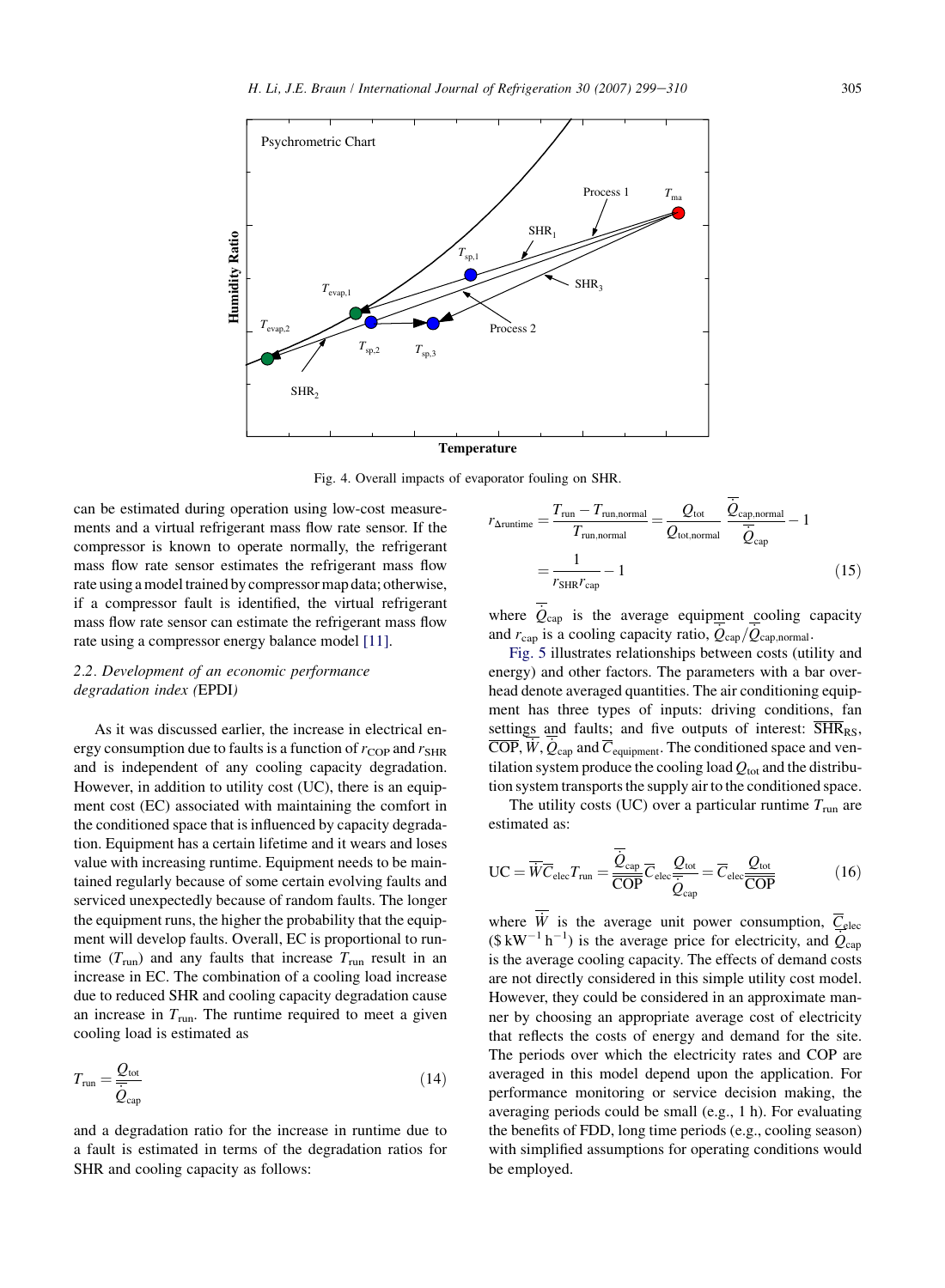<span id="page-7-0"></span>

Fig. 5. Factors affecting air conditioning system performance.

Eqs. [\(2\), \(7\), and \(16\)](#page-2-0) can be used to determine a simplified expression for the utility costs normalized relative to the costs for the fault-free case as

$$
r_{\text{UC}} = \frac{\text{UC}}{\text{UC}_{\text{normal}}} = \frac{Q_{\text{tot}} / \overline{\text{COP}}}{\frac{Q_{\text{tot,normal}}}{\overline{\text{GOP}}_{\text{normal}}} / \overline{\text{COP}}_{\text{normal}}}
$$

$$
= \frac{\overline{\text{SHR}_{\text{normal}}}}{\overline{\text{SHR}}} \frac{\overline{\text{COP}}_{\text{normal}}}{\overline{\text{COP}}} = \frac{1}{r_{\text{SHR}} r_{\text{COP}}}
$$
(17)

The equipment cost model assumes that equipment costs are linear functions of runtime, so that

$$
EC = \overline{C}_{\text{equip}} T_{\text{run}} = \overline{C}_{\text{equip}} \frac{Q_{\text{tot}}}{\overline{Q}_{\text{cap}}} \tag{18}
$$

where  $\overline{C}_{\text{equip}}$  (\$ kW<sup>-1</sup> h<sup>-1</sup>) is the average cost per unit of runtime to purchase, install, maintain, and service the equipment.

In addition to increasing runtime, faults could also speed the wear of components and possibly cause abrupt failures (such as compressor and fan motor failures), which could have a significant impact on  $\overline{C}_{\text{equip}}$ . Although it is difficult to quantify this effect, a factor is incorporated to address this issue. The equipment costs normalized relative to the costs for the fault-free case are determined as

$$
r_{\rm EC} = \frac{\rm EC}{\rm EC_{normal}} = \frac{r_{\rm equip} Q_{\rm tot}/\overline{Q}_{\rm cap}}{Q_{\rm tot,normal}/\overline{Q}_{\rm cap,normal}}
$$

$$
= r_{\rm equip} \frac{\overline{\rm SHR}_{\rm normal}}{\overline{\rm SHR}} \frac{\overline{Q}_{\rm cap,normal}}{\overline{Q}_{\rm cap}} = \frac{r_{\rm equip}}{r_{\rm SHR} r_{\rm cap}} \tag{19}
$$

where  $r_{\text{equip}}$  is the ratio of  $\overline{C}_{\text{equip}}$  for faulty operation to the normal value.

Defining  $\overline{C}_{utility} = \overline{C}_{elec} \dot{W}_{normal}$  (\$ h<sup>-1</sup>), then the total operating cost (OC) associated with maintaining comfort for the conditioned space, which is the sum of the utility costs (UC) and equipment costs (EC), can be expressed as

$$
OC = UC + EC
$$
  
=  $(r_{UC}\overline{C}_{utility} + r_{EC}\overline{C}_{equip})T_{run,normal}$  (20)

where it should be noted that  $\overline{C}_{\text{equip}}$  is for normal operation. A normalized total operating cost,  $r_{\rm OC}$ , is

$$
r_{\rm OC} = \frac{\rm OC}{\rm OC_{normal}} = \frac{r_{\rm UC}\overline{C}_{\rm utility} + r_{\rm EC}\overline{C}_{\rm equip}}{\overline{C}_{\rm utility} + \overline{C}_{\rm equip}}
$$
(21)

which can be rewritten as

$$
r_{\rm OC} = r_{\rm UC} w_{\rm u} + r_{\rm EC} (1 - w_{\rm u}) \tag{22}
$$

where

$$
w_{\rm u} = \frac{\overline{C}_{\rm utility}}{\overline{C}_{\rm utility} + \overline{C}_{\rm equip}}\tag{23}
$$

The economic performance degradation index, EPDI, is defined as the net increase in the normalized total costs or

$$
EPDI = r_{OC} - 1 = r_{UC}w_{u} + r_{EC}(1 - w_{u}) - 1
$$
\n(24)

Alternatively, EPDI can be written as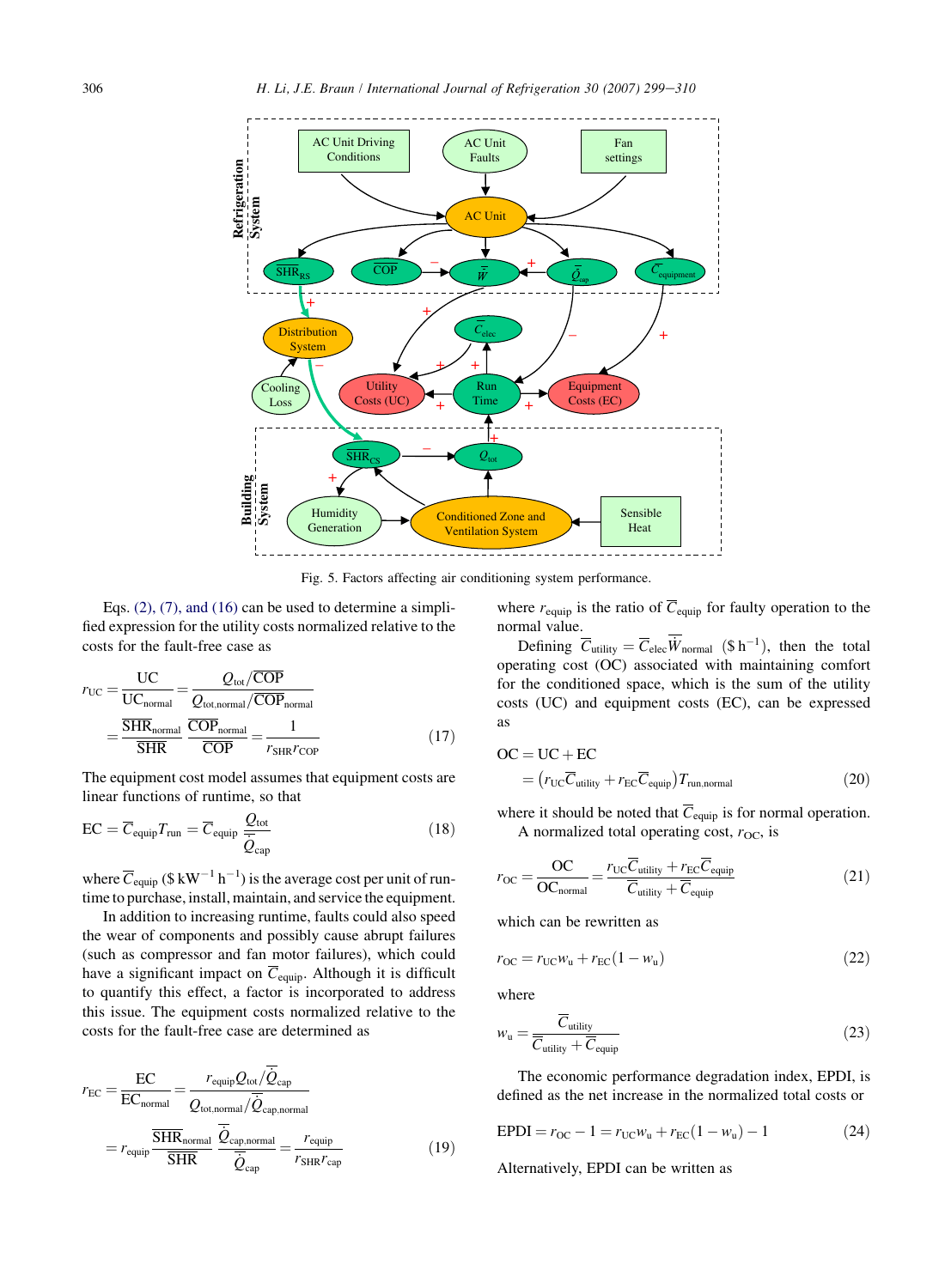<span id="page-8-0"></span>
$$
EPDI = \frac{1}{r_{SHR}} \left( \frac{1}{r_{COP}} \frac{\overline{C}_{utility}}{\overline{C}_{utility} + \overline{C}_{equip}} + \frac{1}{r_{cap}} \frac{r_{equip}\overline{C}_{equip}}{\overline{C}_{utility} + \overline{C}_{equip}} \right) - 1
$$
\n(25a)

If  $r_{\Delta\text{COP}}$ ,  $r_{\Delta\text{cap}}$  and  $r_{\Delta\text{SHR}}$  are defined as the degradation ratio of COP,  $\dot{Q}_{\text{cap}}$ , and SHR, respectively:  $r_{\Delta\text{COP}} = (\text{COP}_{\text{normal}} COP$ <sub>normal</sub> $=1-r_{COP}$ ,  $r_{\text{COP}}, \qquad r_{\Delta \text{cap}} = (\dot{Q}_{\text{cap,normal}} - \dot{Q}_{\text{cap}})/\dot{Q}_{\text{cap}}$  $\dot{Q}_{\text{cap,normal}} = 1 - r_{\text{cap}},$  $r_{\text{cap}}$ , and  $r_{\Delta \text{SHR}} = (\text{SHR}_{\text{normal}} - \text{SHR})/$  $SHR_{normal} = 1 - r_{SHR}$ , then, Eq. (25a) can be rewritten as:

$$
EPDI = \frac{1}{1 - r_{\Delta SHR}} \left( \frac{1}{1 - r_{\Delta COP}} \frac{\overline{C}_{utility}}{\overline{C}_{utility} + \overline{C}_{equip}} + \frac{1}{1 - r_{\Delta cap}} \frac{r_{equip}}{\overline{C}_{utility} + \overline{C}_{equip}} \right) - 1
$$
(25b)

EPDI relates performance degradation parameters for air conditioning equipment due to faults to the net increase of normalized total costs associated with maintaining a conditioned space. Faults tend to decrease  $r_{cap}$ ,  $r_{COP}$ , and  $r_{SHR}$  but increase  $r_{\text{equip}}$ ,  $r_{\Delta \text{cap}}$ ,  $r_{\Delta \text{COP}}$ , and  $r_{\Delta \text{SHR}}$ . More severe the faults lead to higher values of EPDI.

## 3. Evaluation and application of EPDI

EPDI could be used directly within the context of an FDD system to monitor performance and possibly to evaluate whether service should be performed. For service decisions, it would be necessary to set a threshold for EPDI above which service would be recommended. Alternatively, EPDI could be used to estimate cost savings associated with servicing faults and then tradeoffs between service and operating costs could be evaluated directly. Li [\[2\]](#page-11-0) present a method for service scheduling that employs EPDI in estimating operating cost savings for service. Evaluation of operating cost savings through servicing is also necessary for evaluating the benefits of automated FDD. Li and Braun [\[12\]](#page-11-0) present a study that employs EPDI for evaluating FDD benefits.

The cost penalty associated with not servicing faults or conversely the cost savings for fault service  $(\Delta OC)$  can be determined from EPDI as

$$
\Delta OC = EPDI \times OC_{normal} \tag{26a}
$$

or

$$
\Delta \text{OC} = \frac{\text{EPDI}}{1 + \text{EPDI}} \times \text{OC}
$$
 (26b)

where OC is the cost before service and  $OC_{normal}$  is the expected cost after service.

In order to evaluate EPDI using Eqs. (25a) and (25b), it is necessary to estimate several factors from on-site measurements and simple models. The degradation factors for cooling capacity, COP, and SHR require both current values from measurements and estimates of normal values for the same operating conditions. Both fan power and compressor power consumptions are included to calculated COP. All the faultfree values for cooling capacity, COP and SHR are determined from normal models correlated using the manufacturers' data. The manufacturers' data are firstly divided into dry-condition data and wet-condition data, and then are correlated separately using the first-order polynomials without cross terms.

Current cooling capacity is determined using low-cost measurements and a virtual sensor for refrigerant flow as documented by Li and Braun [\[11\].](#page-11-0) To determine current COP, the rated fan power is assumed and the compressor power consumption is estimated using a virtual sensor as described by Li and Braun [\[11\]](#page-11-0). Current SHR can be determined using the measured parameters of the evaporator inlet and outlet air: mixed air dry-bulb temperature and humidity, and supply air dry-bulb temperature and humidity. Typically, supply air humidity is not measured but it can be determined using a virtual sensor as described by Li and Braun [\[11\].](#page-11-0)

#### 4. Case studies

Li and Braun [\[10\]](#page-11-0) performed extensive fault testing on a packaged air conditioner to evaluate FDD performance.

Table 2

|  |  |  |  |  | Method of implementing faults and corresponding fault levels simulated |  |
|--|--|--|--|--|------------------------------------------------------------------------|--|
|  |  |  |  |  |                                                                        |  |

| Faults         | Simulation method                                                       | Fault level expression                           | Fault level simulated |    |                |    |    |    |  |
|----------------|-------------------------------------------------------------------------|--------------------------------------------------|-----------------------|----|----------------|----|----|----|--|
|                |                                                                         |                                                  | $\mathbf{0}$          |    | $\overline{2}$ | 3  | 4  |    |  |
| CompLeak       | Partially open a bypass<br>valve between discharge<br>and suction lines | % Refrigerant mass<br>flow rate bypass           | $\mathbf{0}$          | 8  | 18             | 33 | 44 | 56 |  |
| CondFoul       | Partially block condenser<br>airflow with paper                         | % Reduction of air<br>volume flow rate           | $\Omega$              | 3  | 10             | 13 | 16 |    |  |
| EvapFoul       | Partially block evaporator<br>airflow with paper                        | % Reduction of air<br>volume flow rate           | $\Omega$              | 5  | 9              | 16 | 31 |    |  |
| <b>LLRestr</b> | Partially close the needle<br>valve on the liquid line                  | % of the pressure drop<br>from high to low sides | $\mathbf{0}$          | 5  | 10             | 13 | 19 |    |  |
| RefLow         | Under-charge the system                                                 | % Reduction of charge                            | $\mathbf{0}$          | 11 | 16             | 21 | 26 | 32 |  |
| RefHigh        | Overcharge the system                                                   | % Increase of charge                             | $\mathbf{0}$          | 11 | 16             | 21 | 26 | 32 |  |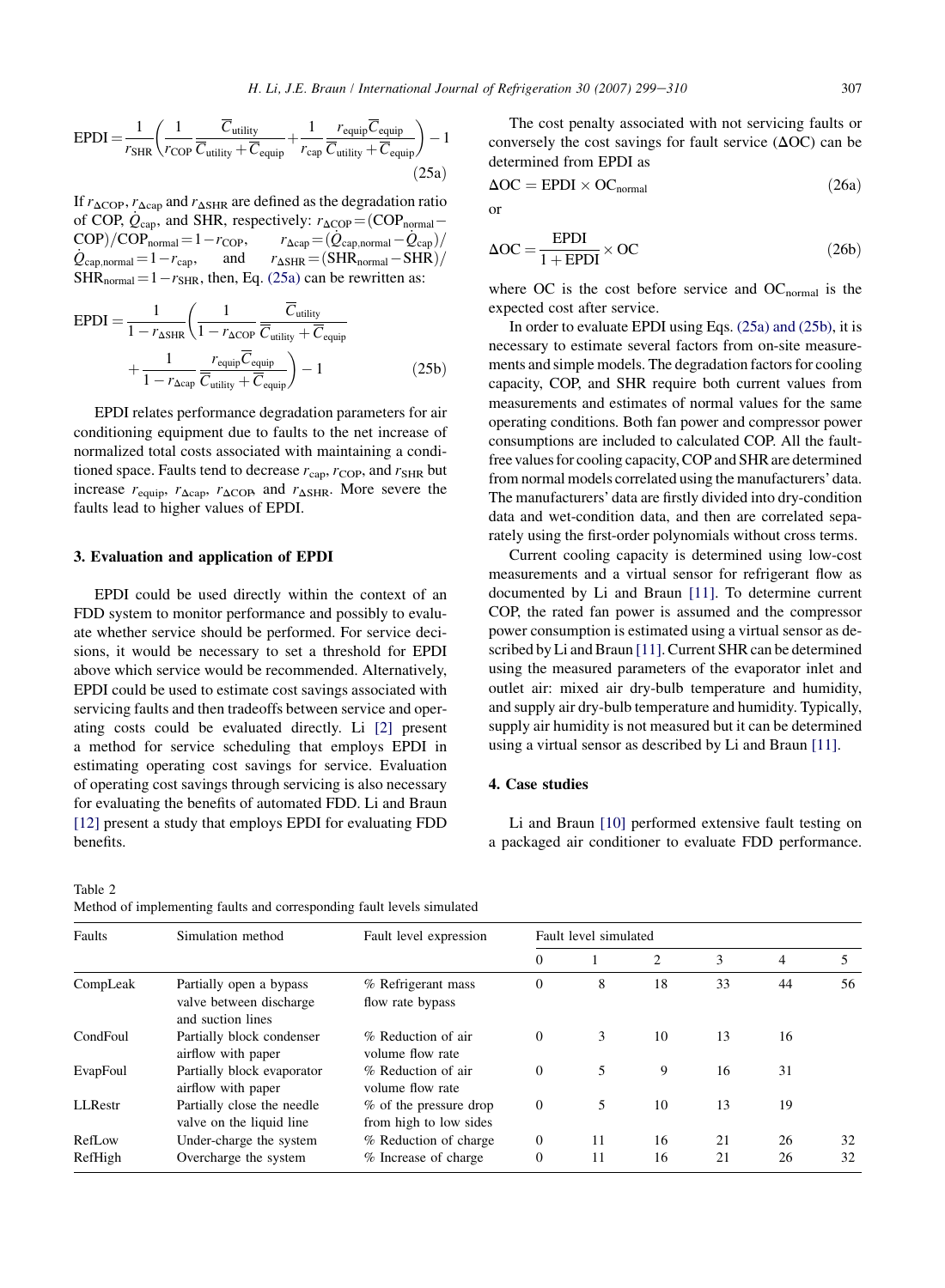The data from this study are used here in order to demonstrate the impact of faults on EPDI. The installed system is a 18 kW rooftop air conditioner having a rated COP of 3.2. [Table 2](#page-8-0) tabulates the method of implementation and corresponding levels that were simulated for the six faults considered individually.

In order to estimate EPDI, the following assumptions were employed:

- (1) Normal equipment life,  $T_{\text{equipment life}}$ , is 10 years and 12,000 h of runtime.
- (2) The average equipment costs, including capital costs and initial installation, are  $$250 \text{ kW}^{-1}$ .
- (3)  $r_{\text{equip}} = 1.0$ .
- (4) The average maintenance and service costs are \$11.4 per year-kW.
- (5)  $\overline{C}_{\text{elec}} = $0.08 \text{ kW}^{-1} \text{ h}^{-1}$

Assumptions  $(1)$ - $(4)$  lead to an equipment cost of  $$0.53 h^{-1}$  of runtime and a utility cost of  $$0.44 h^{-1}$  of runtime for normal operation. Power consumption for fault-free operation and degradation factors for cooling capacity, COP and SHR were calculated at each operating condition as outlined in the previous section.

Fig. 6 plots EPDI and degradations in cooling capacity, COP and SHR with increasing severity of a low refrigerant charge fault. All four indices increase with decreasing refrigerant charge. However, EPDI increases much faster than the other three indices because it incorporates the combined impacts of the other three indices. For these results, the highest value of EPDI was 0.6. This means the operating costs for this fault level are 160% of the costs if the unit were operating at its normal charge level.

Fig. 7 plots EPDIs as a function of fault levels for the six faults implemented individually. For the range of faults considered, compressor leakage, low refrigerant charge and evaporator fouling had a significant impact on operating costs, whereas a condenser fouling fault had a moderate impact and liquid-line restriction and refrigerant overcharge



Fig. 6. Performance degradations and EPDI for refrigerant lowcharge faults.



Fig. 7. Impact of fault levels on EPDI for different faults.

faults had small impacts. However, any general conclusions regarding the importance of individual faults depend on the severity of the fault levels chosen for testing in relation to levels that are typically encountered in the field. It is interesting to note that the EPDI for compressor leakage is insignificant at low fault levels and then increases drastically with increasing fault level. This is because an increase in SHR compensates for degradations in cooling capacity and COP at low fault levels, whereas at higher fault levels SHR saturates at one and degradations in cooling capacity and COP become more significant.

In addition, multiple-simultaneous faults were tested by Li and Braun [\[10\].](#page-11-0) There are 41 possible combinations of multiple-simultaneous faults among the six types of faults. [Table 3](#page-10-0) describes the individual fault levels for each combinations along with results for EPDI and degradations for each individual performance index of cooling capacity, COP, and SHR. By comparison, different fault combinations have different impacts on each individual performance index; none of the individual performance indices are coincident with the trend of EPDI; and faults may cause relatively small degradations in cooling capacity or COP but the overall EPDI is significant due to the degradation in SHR. In sum, none of the individual performance indices are adequate for evaluating the economic impacts of faults while EPDI incorporates all three individual performance indices and describes the overall economic performance degradations. For instance, for the test number 6, capacity and COP are only degraded by about 5% and yet the economic impact is 20%. For the test number 33, the combination of liquid-line restriction and refrigerant overcharge has trivial impacts on cooling capacity, COP, SHR and thus EPDI in that the TXV is capable to react to these two faults and compensate their impacts within low-level fault degrees. In addition, the negative values of  $r_{\Delta cap}$ ,  $r_{\Delta COP}$  and EPDI indicate that the TXV using a proportional control algorithm raises refrigerant mass flow rate due to overshooting; the impacts of liquid-line restriction and refrigerant overcharge on SHR are compensated each other in that they have opposite impacts on SHR.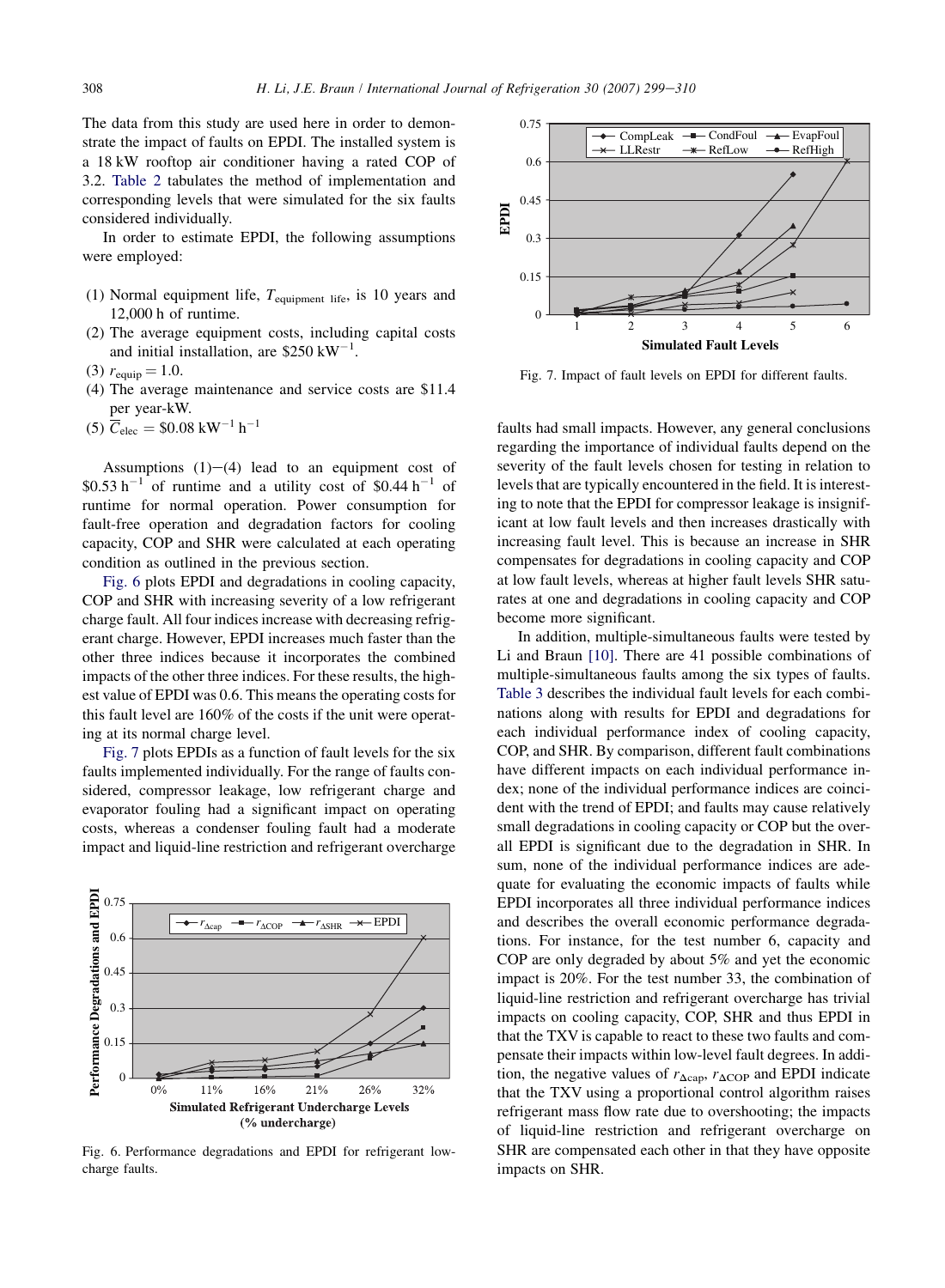<span id="page-10-0"></span>Table 3 Individual fault levels and degradation indices for multiple-simultaneous fault tests

| Test no. | CompLeak (%)          | CondFoul (%)      | EvapFoul (%)          | LLRestr $(\%)$   | RefLow $(\% )$        | RefHigh (%)      | $r_{\Delta {\rm cap}}$ | $r_{\Delta\text{COP}}$ | $r_{\Delta \text{SHR}}$ | <b>EPDI</b> |
|----------|-----------------------|-------------------|-----------------------|------------------|-----------------------|------------------|------------------------|------------------------|-------------------------|-------------|
| 1        | 27                    | $\boldsymbol{0}$  | $\boldsymbol{0}$      | $\boldsymbol{0}$ | 14                    | $\boldsymbol{0}$ | 0.28                   | 0.19                   | $-0.06$                 | 0.27        |
| 2        | 27                    | 11                | $\boldsymbol{0}$      | $\boldsymbol{0}$ | 14                    | $\boldsymbol{0}$ | 0.31                   | 0.25                   | $-0.09$                 | 0.29        |
| 3        | 25                    | 11                | 12                    | $\boldsymbol{0}$ | 11                    | $\boldsymbol{0}$ | 0.25                   | 0.20                   | $-0.06$                 | 0.25        |
| 4        | 25                    | 11                | 12                    | 12               | 11                    | $\boldsymbol{0}$ | 0.27                   | 0.22                   | $-0.04$                 | 0.3C        |
| 5        | $\overline{0}$        | 11                | 12                    | 12               | 11                    | $\overline{0}$   | 0.09                   | 0.12                   | 0.14                    | 0.31        |
| 6        | $\mathbf{0}$          | $\boldsymbol{0}$  | 12                    | 12               | 11                    | $\boldsymbol{0}$ | 0.05                   | 0.04                   | 0.12                    | 0.2C        |
| 7        | $\overline{0}$        | $\boldsymbol{0}$  | $\boldsymbol{0}$      | 12               | 14                    | $\boldsymbol{0}$ | 0.05                   | 0.00                   | 0.10                    | 0.15        |
| 8        | 29                    | $\boldsymbol{0}$  | $\boldsymbol{0}$      | 12               | 14                    | $\boldsymbol{0}$ | 0.30                   | 0.21                   | $-0.06$                 | 0.31        |
| 9        | 25                    | $\overline{0}$    | 12                    | 12               | 11                    | $\boldsymbol{0}$ | 0.26                   | 0.17                   | $-0.02$                 | 0.28        |
| 10       | 25                    | $\boldsymbol{0}$  | 12                    | $\boldsymbol{0}$ | 11                    | $\boldsymbol{0}$ | 0.25                   | 0.17                   | 0.00                    | 0.3C        |
| 11       | $\boldsymbol{0}$      | $\boldsymbol{0}$  | 12                    | $\boldsymbol{0}$ | 11                    | $\boldsymbol{0}$ | 0.04                   | 0.01                   | 0.10                    | 0.14        |
| 12       | $\boldsymbol{0}$      | 11                | 12                    | $\boldsymbol{0}$ | 11                    | $\boldsymbol{0}$ | 0.05                   | 0.09                   | 0.08                    | 0.18        |
| 13       | $\mathbf{0}$          | 11                | $\boldsymbol{0}$      | $\boldsymbol{0}$ | 14                    | $\boldsymbol{0}$ | 0.06                   | 0.07                   | 0.04                    | 0.12        |
| 14       | $\overline{0}$        | 11                | $\overline{0}$        | 12               | 14                    | $\overline{0}$   | 0.06                   | 0.06                   | 0.10                    | 0.19        |
| 15       | 29                    | 11                | $\boldsymbol{0}$      | 12               | 14                    | $\boldsymbol{0}$ | 0.29                   | 0.23                   | $-0.07$                 | 0.3C        |
| 16       | 32                    | 11                | $\theta$              | $\mathcal O$     | $\boldsymbol{\theta}$ | 0                | 0.34                   | 0.28                   | $-0.18$                 | 0.26        |
| 17       | 21                    | 11                | 12                    | $\mathcal O$     | $\theta$              | 0                | 0.25                   | 0.21                   | $-0.02$                 | 0.29        |
| 18       | 21                    | 11                | 12                    | 12               | 0                     | 0                | 0.21                   | 0.17                   | $-0.03$                 | 0.22        |
| 19       | $\theta$              | 11                | 12                    | 12               | $\theta$              | 0                | 0.06                   | 0.10                   | 0.09                    | 0.20        |
| 20       | $\theta$              | $\mathcal O$      | 12                    | 12               | $\theta$              | 0                | 0.01                   | 0.00                   | 0.08                    | 0.09        |
| 21       | 19                    | $\theta$          | 12                    | 12               | $\theta$              | $\theta$         | 0.21                   | 0.14                   | $-0.02$                 | 0.21        |
| 22       | 32                    | $\theta$          | $\boldsymbol{\theta}$ | 12               | $\theta$              | 0                | 0.33                   | 0.24                   | $-0.15$                 | 0.25        |
| 23       | $\theta$              | 11                | $\theta$              | 12               | $\theta$              | 0                | $-0.03$                | 0.04                   | 0.02                    | 0.02        |
| 24       | 32                    | $\cal{I} \cal{I}$ | $\theta$              | 12               | $\theta$              | 0                | 0.28                   | 0.25                   | $-0.15$                 | 0.21        |
| 25       | $\boldsymbol{\theta}$ | 11                | 12                    | $\mathcal O$     | $\boldsymbol{\theta}$ | $\theta$         | 0.06                   | 0.10                   | 0.06                    | 0.16        |
| 26       | 19                    | $\theta$          | 12                    | $\theta$         | $\theta$              | $\theta$         | 0.20                   | 0.13                   | $-0.05$                 | 0.16        |
| 27       | 33                    | $\boldsymbol{0}$  | $\boldsymbol{0}$      | $\boldsymbol{0}$ | $\mathbf{0}$          | 21               | 0.30                   | 0.23                   | $-0.16$                 | 0.2C        |
| 28       | 32                    | 11                | $\overline{0}$        | $\boldsymbol{0}$ | $\boldsymbol{0}$      | 21               | 0.28                   | 0.24                   | $-0.17$                 | 0.18        |
| 29       | 35                    | 11                | 16                    | $\boldsymbol{0}$ | $\boldsymbol{0}$      | 21               | 0.39                   | 0.35                   | $-0.09$                 | 0.5C        |
| 30       | 35                    | 11                | 16                    | 12               | $\boldsymbol{0}$      | 21               | 0.36                   | 0.33                   | $-0.09$                 | 0.44        |
| 31       | $\mathbf{0}$          | 11                | 16                    | 12               | $\boldsymbol{0}$      | 21               | 0.08                   | 0.15                   | 0.08                    | 0.24        |
| 32       | $\boldsymbol{0}$      | $\boldsymbol{0}$  | 16                    | 12               | $\boldsymbol{0}$      | 21               | 0.07                   | 0.08                   | 0.09                    | 0.2C        |
| 33       | $\overline{0}$        | $\mathbf{0}$      | $\boldsymbol{0}$      | 12               | $\overline{0}$        | 21               | $-0.03$                | $-0.01$                | 0.00                    | $-0.02$     |
| 34       | 32                    | $\mathbf{0}$      | $\boldsymbol{0}$      | 12               | $\boldsymbol{0}$      | 21               | 0.32                   | 0.25                   | $-0.13$                 | 0.27        |
| 35       | 35                    | $\mathbf{0}$      | 16                    | 12               | $\mathbf{0}$          | 21               | 0.38                   | 0.31                   | $-0.06$                 | 0.48        |
| 36       | 35                    | $\boldsymbol{0}$  | 16                    | $\boldsymbol{0}$ | $\boldsymbol{0}$      | 21               | 0.38                   | 0.31                   | $-0.07$                 | 0.49        |
| 37       | $\boldsymbol{0}$      | $\mathbf{0}$      | 16                    | $\boldsymbol{0}$ | $\mathbf{0}$          | 21               | 0.07                   | 0.08                   | 0.08                    | 0.18        |
| 38       | $\boldsymbol{0}$      | 11                | 16                    | $\boldsymbol{0}$ | $\boldsymbol{0}$      | 21               | 0.08                   | 0.15                   | 0.07                    | 0.23        |
| 39       | $\Omega$              | 11                | $\boldsymbol{0}$      | $\boldsymbol{0}$ | $\mathbf{0}$          | 21               | 0.03                   | 0.10                   | $-0.01$                 | 0.06        |
| 40       | $\boldsymbol{0}$      | 11                | $\boldsymbol{0}$      | 12               | $\boldsymbol{0}$      | 21               | 0.03                   | 0.11                   | 0.01                    | 0.09        |
| 41       | 32                    | 11                | $\overline{0}$        | 12               | $\boldsymbol{0}$      | 21               | 0.34                   | 0.31                   | $-0.16$                 | 0.31        |

## 5. Conclusions and discussions

This paper quantified the factors that influence the impact of faults on operating costs for air conditioning equipment. Degradation in equipment COP influences economics because of increased energy input required to meet a specific cooling requirement. Cooling capacity degradation influences the amount of time that the unit needs to run in order to meet the cooling load and thereby influences economics through reduced equipment life. A decrease in sensible heat ratio increases operating costs due to higher latent loads for the same sensible load. An overall economic performance degradation index, termed EPDI, was defined that considers all three of these effects. Case studies were performed to demonstrate the impact of faults on EPDI. In general, EPDI has a much greater dependence on faults than COP, which is most often proposed as an index for monitoring system performance. EPDI could be used for system performance monitoring and for decision making as part of an FDD system. For example, Li [\[2\]](#page-11-0) present a method for service scheduling that employs this index, and Li and Braun [\[12\]](#page-11-0) utilize EPDI to estimate the benefits of automated FDD. To calculate EPDI, it is essential to evaluate the fault impacts on each individual performance index of cooling capacity, COP, and SHR, which may be a possible barrier to the implementation of EPDI. The difficulty is how Li and Braun [\[11\]](#page-11-0)